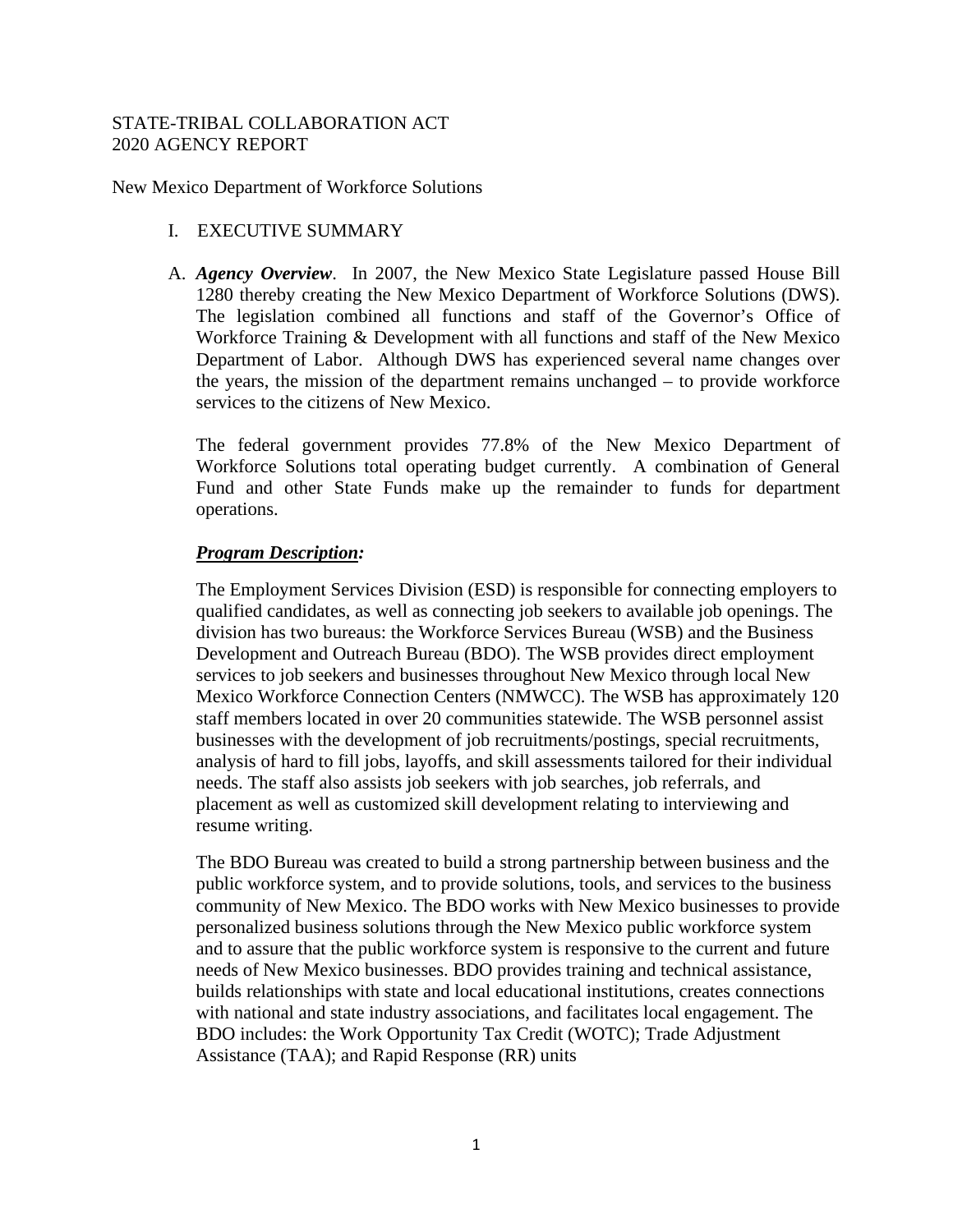#### *Primary Services Provided/ Beneficiaries, Current Service Levels:*

**Workforce Services Bureau:** The Workforce Services Bureau (WSB) is funded by the US Department of Labor (USDOL) Wagner-Peyser and Veteran grant funds. WSB staff provides front-line employment services to veterans, job seekers, and businesses and are located throughout the state in over 20 communities. The WSB is a partner in all of the state's New Mexico Workforce Connection Centers (NMWCC) and works collaboratively with the Local Workforce Development Boards.

The reemployment initiative, Reemployment Services and Eligibility Assessments (RESEA), is also administered in the WSB and connects UI recipients with in-person assessments and reemployment services through the NMWCCs around the state. RESEA has a strong foundational approach in accountability and assisting jobseekers with varying educational and employment backgrounds to obtain rapid reemployment, thus reducing individuals' time between periods of employment. Activities include developing an individual re-employment plan, providing labor market information, identifying job skills and prospects, and reviewing claimant's continued UI benefit eligibility.

The state AmeriCorps program and the New Mexico Commission for Community Volunteerism are also administered within the WSB and include AmeriCorps funds through both the formula and competitive mechanisms. This includes programs implemented by public and nonprofit partners in New Mexico communities. Funding through the grant enables people of various ages and backgrounds to help meet local needs, strengthen communities, and increase civic engagement through national service in New Mexico. Serving with more than 680 national and local nonprofits, schools, faith-based organizations and other groups, these AmeriCorps members tutor and mentor children, support veterans and military families, provide health services, participate in environmental restoration projects, respond to disasters, increase economic opportunity, and recruit and manage volunteers.

*Business Development & Outreach Bureau:* Work Opportunity Tax Credit (WOTC) is a federal tax credit program that may earn businesses credit between \$2,400 and up to \$9,000 per qualified employee. WOTC provides federal tax credits to businesses who hire new employees from the nine population groups who are targeted for employment opportunities. The nine population groups are: TANF recipients; Veterans receiving food stamps or discharge from the service; ex-felons, high risk youth living in designated areas; workers referred by summer youth; 18-39 year-old food stamps recipients; supplemental social security income recipients; and long term family assistance recipients.

Trade Adjustment Assistance (TAA) is federally funded and was created to assist workers who are dislocated due to foreign imports or the transfer of production to Mexico or Canada. The program offers retraining, and reimbursement for job search and relocation expenses. It also provides monetary benefits, referred to as TRA, for those who enroll in TAA approved training.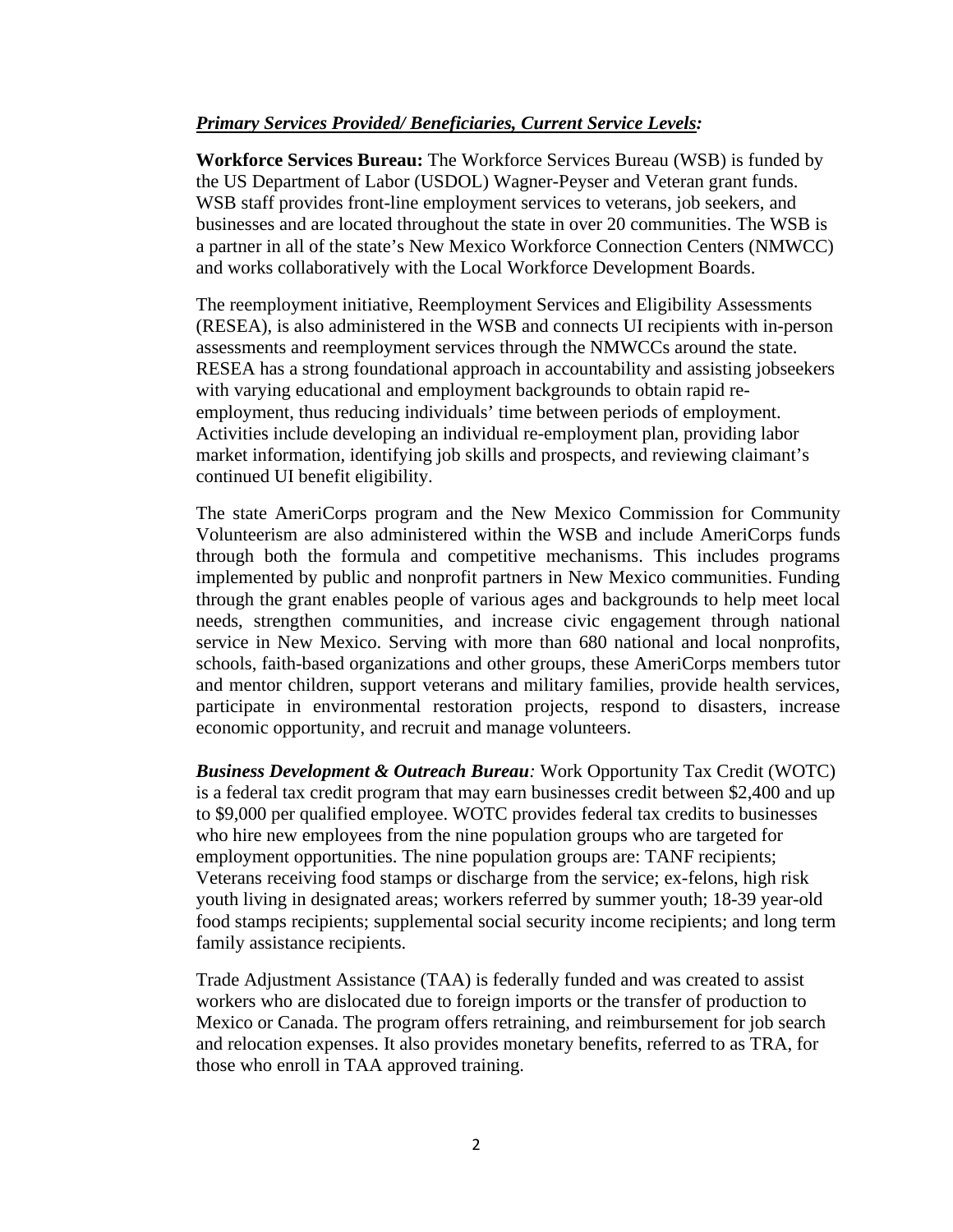Rapid Response (RR) is early an intervention service to assist both employers and employees affected by layoffs or plant closures. When a company has to lay off employees it is difficult for both the employer and the affected workers. Rapid Response services provide access to user-friendly resources and information to help transition affected workers into re-employment.

Mobile Outreach utilizes NMDWS's mobile outreach unit by providing on-site reemployment services at job fairs and events across the state. Outreach covers information and assistance for all NMDWS programs and services and is deployed statewide.

### *Major Issues, Accomplishments, Changes Included in the Base Budget Request:*

The Employment Services Division (ESD) has re-tooled staff with an increased focus on both the needs of businesses as well as re- employment services. The WSB and BDO Bureau within the division will continue to focus on business as the primary driver of services and create new initiatives to serve all customers despite the challenge of decreased federal funding, minimal state funds, and a continued increase in the demand for services.

Staff across the division have taken a more prominent role in: assisting employers with onsite recruiting; screening potential candidates; coordinating and participating in job fairs; providing assessment opportunities to applicants; entering and increasing the number of job postings in New Mexico's Workforce Connection Online System; and ensuring that referrals to jobs are made with qualified applicants.

- B. **Mission Statement**. The Department's mission is to Educate, Empower, Employ and Enforce.
- C. **Agency-specific and applicable/relevant state or federal statutes or mandates**. All divisions within NMDWS are governed by the state or federal law that governs individual programs such as the Workforce Innovation and Opportunity Act, Wagner-Peyser Act, Section 903 of the Social Security Administration Act, New Mexico's Unemployment Insurance Act, Worker Adjustment and Retraining Notification Act (WARN), the state minimum wage act and the Human Rights Act. The U.S. Department of Labor, Veterans' Employment and Training Service (VETS), Title 38, Chapter 41 and 42, 20 CFR Part 1010, Priority of Service for Covered Persons; Final Rule for eligible veterans and eligible spouses.
- D. **Significant state-tribal issues, recommendations and/or priorities addressed in FY2020**. The NMDWS in partnership with the Workforce Boards manages the NM Workforce Connection Centers (WCC). There are eight workforce centers near Native American lands. A list of the NM WCC is provided below and available staff assisted services and business services are included.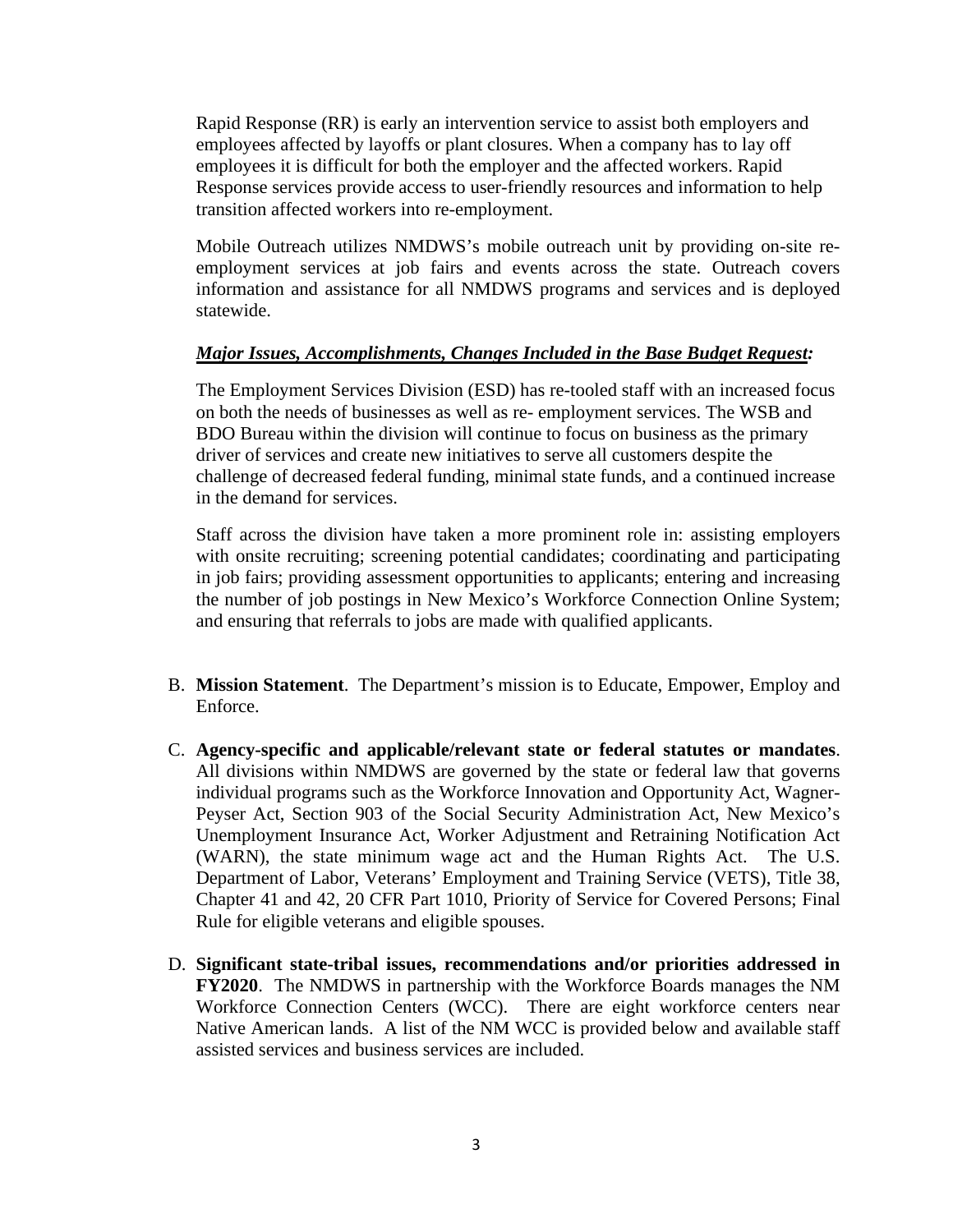| NM WORKFORCE CONNECTION CENTERS AND TRIBAL COMMUNITIES |                               |                             |                          |
|--------------------------------------------------------|-------------------------------|-----------------------------|--------------------------|
| <b>WORKFORCE</b>                                       | NATIONS, TRIBES OR            | <b>TYPE OF ACTIVITIES</b>   | TRIBAL PARTICIPANTS      |
| CONNECTION CENTERS                                     | <b>PUEBLOS</b>                | (Job Seekers/Enterprise)    | IN ATTENDANCE            |
| Lincoln WCC/Ruidoso                                    | Mescalero-Apache Tribe        | <b>Workforce Training</b>   | <b>Tribal Management</b> |
|                                                        |                               | <b>Employment Workshops</b> | Program Officers         |
|                                                        |                               | <b>Business Services</b>    | <b>Tribal Members</b>    |
|                                                        |                               | Job/Recruitment Fairs       |                          |
|                                                        |                               | <b>Business Services</b>    |                          |
|                                                        |                               | <b>Workforce Programs</b>   |                          |
| Bernalillo WCC/ Albuquerque                            | Acoma Pueblo                  | <b>Workforce Training</b>   | <b>Tribal Management</b> |
|                                                        | Isleta Pueblo                 | <b>Employment Workshops</b> | Program Officers         |
|                                                        | Laguna Pueblo                 | <b>Business Services</b>    | <b>Tribal Members</b>    |
|                                                        | Sandia Pueblo                 | Job/Recruitment Fairs       |                          |
|                                                        |                               | <b>Business Services</b>    |                          |
|                                                        |                               | <b>Workforce Programs</b>   |                          |
| Luna-Hidalgo WCC/Deming                                | Fort Sill Apache Tribe        | <b>Workforce Training</b>   | Tribal Management        |
|                                                        |                               | <b>Employment Workshops</b> | Program Officers         |
|                                                        |                               | <b>Business Services</b>    | <b>Tribal Members</b>    |
|                                                        |                               | Job/Recruitment Fairs       |                          |
|                                                        |                               | <b>Business Services</b>    |                          |
|                                                        |                               | <b>Workforce Programs</b>   |                          |
| McKinley WCC/ Gallup                                   | Navajo Nation                 | <b>Workforce Training</b>   | <b>Tribal Management</b> |
|                                                        |                               | <b>Employment Workshops</b> | Program Officers         |
|                                                        |                               | <b>Business Services</b>    | <b>Tribal Members</b>    |
|                                                        |                               | Job/Recruitment Fairs       |                          |
|                                                        |                               | <b>Business Services</b>    |                          |
|                                                        |                               | <b>Workforce Programs</b>   |                          |
| Sandoval WCC/Town of                                   | Cochiti Pueblo                | <b>Workforce Training</b>   | <b>Tribal Management</b> |
| Bernalillo                                             | Jemez Pueblo                  | <b>Employment Workshops</b> | Program Officers         |
|                                                        | San Felipe                    | <b>Business Services</b>    | <b>Tribal Members</b>    |
|                                                        | Sandia Pueblo                 | Job/Recruitment Fairs       |                          |
|                                                        | Santa Ana Pueblo              | <b>Business Services</b>    |                          |
|                                                        | Zia Pueblo                    | <b>Workforce Programs</b>   |                          |
| San Juan WCC/ Farmington                               | Navajo Nation                 | <b>Workforce Training</b>   | Tribal Management        |
|                                                        |                               | <b>Employment Workshops</b> | Program Officers         |
|                                                        |                               | <b>Business Services</b>    | <b>Tribal Members</b>    |
|                                                        |                               | Job/Recruitment Fairs       |                          |
|                                                        |                               | <b>Business Services</b>    |                          |
|                                                        |                               | <b>Workforce Programs</b>   |                          |
| Santa Fe WCC/ Santa Fe                                 | Pojoaque Pueblo               | <b>Workforce Training</b>   | Tribal Management        |
|                                                        | Tesuque Pueblo                | <b>Employment Workshops</b> | Program Officers         |
|                                                        |                               | <b>Business Services</b>    | <b>Tribal Members</b>    |
|                                                        |                               | Job/Recruitment Fairs       |                          |
|                                                        |                               | <b>Business Services</b>    |                          |
|                                                        |                               | <b>Workforce Programs</b>   |                          |
| Taos WCC/Taos and                                      | Jicarilla-Apache Nation       | <b>Workforce Training</b>   | Tribal Management        |
| Rio Arriba WCC/ Espanola                               | Nambe Pueblo                  | <b>Employment Workshops</b> | Program Officers         |
|                                                        | Ohkay Owingeh Pueblo          | <b>Business Services</b>    | <b>Tribal Members</b>    |
|                                                        | Santa Clara Pueblo            | Job/Recruitment Fairs       |                          |
|                                                        | Taos Pueblo                   | <b>Business Services</b>    |                          |
|                                                        | <b>Eight Northern Pueblos</b> | <b>Workforce Programs</b>   |                          |

The NMDWS JVSG program staff continued to conduct outreach to the Indian nations, tribes and pueblos in Bernalillo, Lincoln, McKinley, Rio Arriba, Sandoval, San Juan, Santa Fe, Taos and Valencia counties. The workforce and business outreach in these counties focuses on assisting Native American Veterans with employment services and other benefits. The NMDWS Veterans' section, in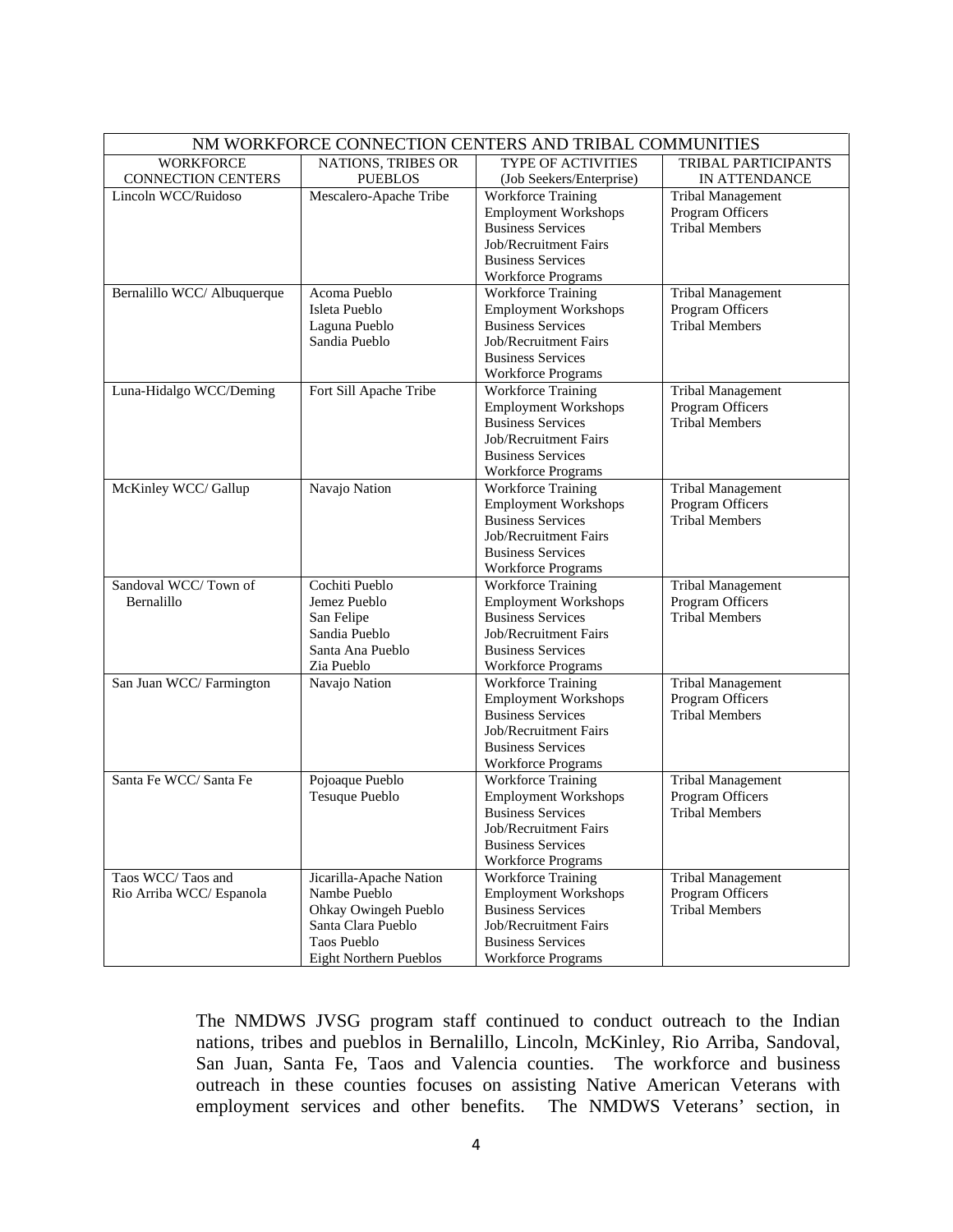conjunction with federal, State, and local governments, businesses and non-profit organizations, hosted the annual Albuquerque Stand Down in October 2019 to assist homeless veterans with transitional housing, health and social services.

The New Mexico Workforce Connection Center staff representatives conducted business services outreach to the Five Sandoval Indian Council, Eight Northern Indian Pueblo Council and Navajo Nation Chapter Houses in San Juan County.

NM DWS Tribal Liaison attended the Indian Affairs Department quarterly scheduled Tribal Liaison meetings and Work groups to develop the IAD Work Plan from the 2019 Tribal Summit. On-going efforts to follow-up with tribal staff and representatives will continue in fiscal year 2021.

NM DWS provided services throughout the Workforce Innovation and Opportunity Act (WIOA), Unemployment Insurance, and Labor Relations are available to all New Mexicans who visit any local office statewide or utilize the online system. The NMDWS receives annual appropriations from the U.S. Department of Labor to administer WIOA and other federal programs. The Department serves as a pass through agency for WIOA funding for the Navajo Nation. NMDWS has continued dialogue with the Nation to determine if there are any opportunities to partner and/or provide technical assistance to the Nation.

The Workforce Innovation Opportunity Act (WIOA) was signed into law on July 22, 2014 and replaced the Workforce Investment Act employment and training services for adults, dislocated workers, and youth, as well as Indian and Native American Programs with most of the provisions in WIOA taking effect in July 1, 2015. WIOA Section 166 support employment and training activities for Indian, Alaska Native, and Native Hawaiian individuals to promote the economic and social development in tribal communities. WIOA provides for continued collaboration with Native Americans and workforce partners to provide employment and business services in all of our communities.

New Mexico's first Workforce Native American Summit held with 14 Pueblos and Tribes in attendance on November 19, 2019. The Summit provided an opportunity for attendees to learn about workforce development programs delivered through Tribes and Pueblos as well as identify opportunities for engagement and partnership to leverage resources, tools, and funding to increase services and support for Native American job seekers and businesses. The Summit attendees discussed plans for strategies and actions to improve communication and collaboration, including training for Tribes and Pueblos on workforce tools.

E. **Narrative summary highlighting American Indian/Alaska Native (AI/AN) programs and services**. During the Program Year 2019 (July 1, 2019 to June 30, 2020) there were 1,444 American Indian/Alaska Native (AI/AN) job seekers that were served or utilized the online self-service of the New Mexico Workforce Connection Online System (WCOS).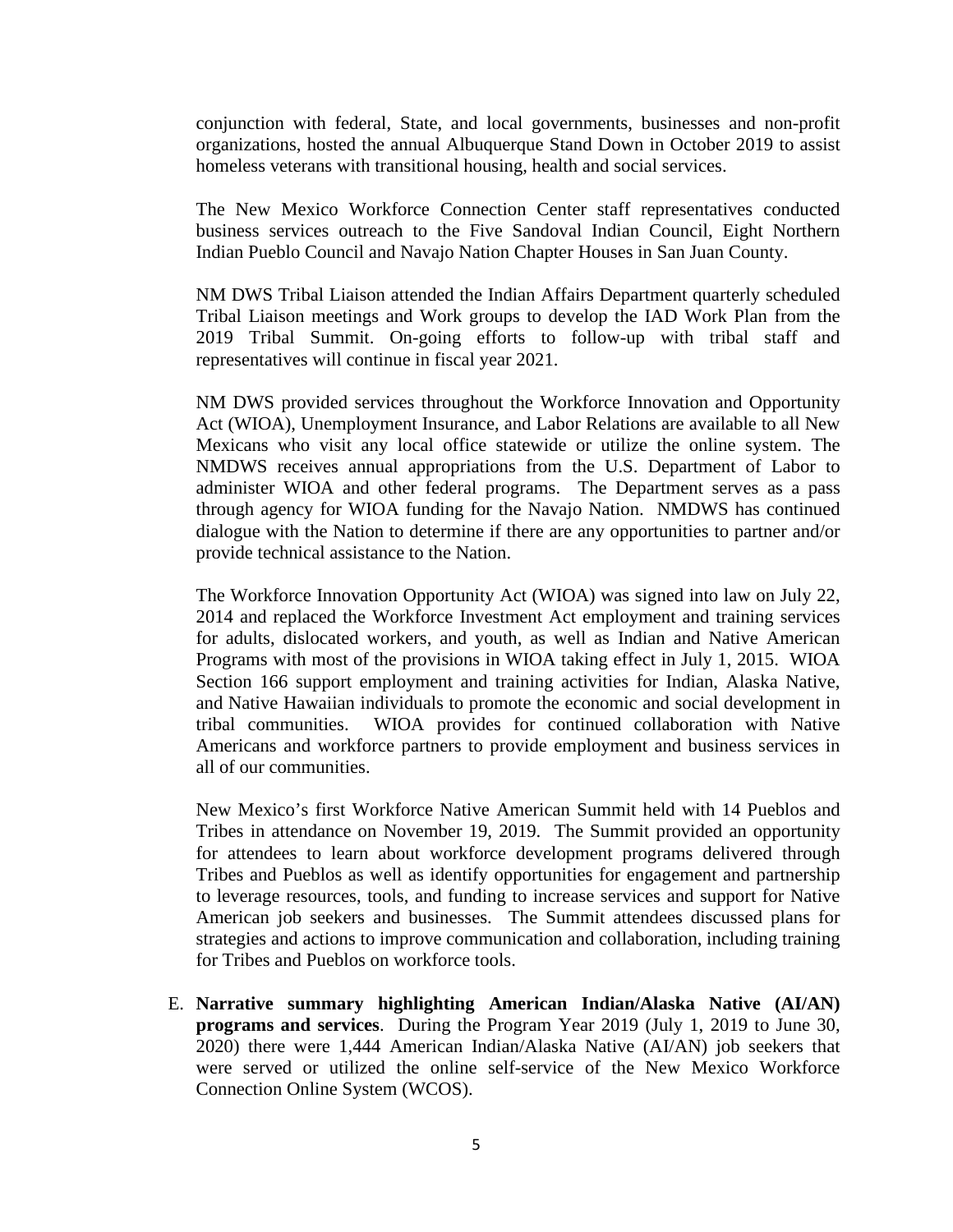#### Provided below is the WCOS AI/AN enrollment chart.

# NM DWS WCOS AI/AN ENROLLMENT (July 1, 2019 – June 30, 2020)

| Female       | 726                                                           |  | Male | 718 |       | *Veteran | 139 |
|--------------|---------------------------------------------------------------|--|------|-----|-------|----------|-----|
| <i>*Note</i> | Veterans enrolled are included in the total AI/AN enrollment. |  |      |     |       |          |     |
| Total        |                                                               |  |      |     | 1.444 |          |     |

The AI/AN Employment for PY2019 data (veterans and non-veterans) is not available at this time.

Source: New Mexico Department of Workforce Solutions

AI/AN job seekers have access to the Department of Workforce Solutions Workforce Connection Online System locate employment opportunities, explore career options, job preparation activities, and other employment-related resources

Additional employment programs information and resources are available in the NM Department of Workforce Solutions website at [www.dws.state.nm.us.](http://www.dws.state.nm.us/)

## F. **Main agency accomplishments and challenges regarding tribes, AI/AN and/or Indian organizations**.

The NMDWS Tribal Liaison attended the Indian Affairs Department Tribal Liaison quarterly meetings. The 2020 State-Tribal Leaders pre-summit and Annual Summit was suspended due to the Public Health Crisis and Order restricting travel and social gatherings.

The Workforce Connections Centers located in Albuquerque, Espanola, Farmington, Gallup, Los Lunas, Santa Fe and Taos continue to reflect a high frequency of employment services provided to and interactions with AI/AN job seekers. Department continues to communicate our workforce initiative with Tribes that include the nature of most of the services provided and available are provided to individual citizens, and not necessarily to the Tribes as a whole. While there are programs and technical assistance which can be provided directly to the Tribes, the vast amount of services provided by the Department are to individuals and businesses

The Economic Research and Analysis Bureau of NM DWS is the principal source of Labor Market Information (LMI) for the state. ER&A collects, analyzes, and disseminates LMI in cooperation with the U.S. Department of Labor's Bureau of Labor Statistics (BLS) and the Employment and Training Administration (ETA). In June of 2017 ER&A published the Tribal Demographic and Employment Data and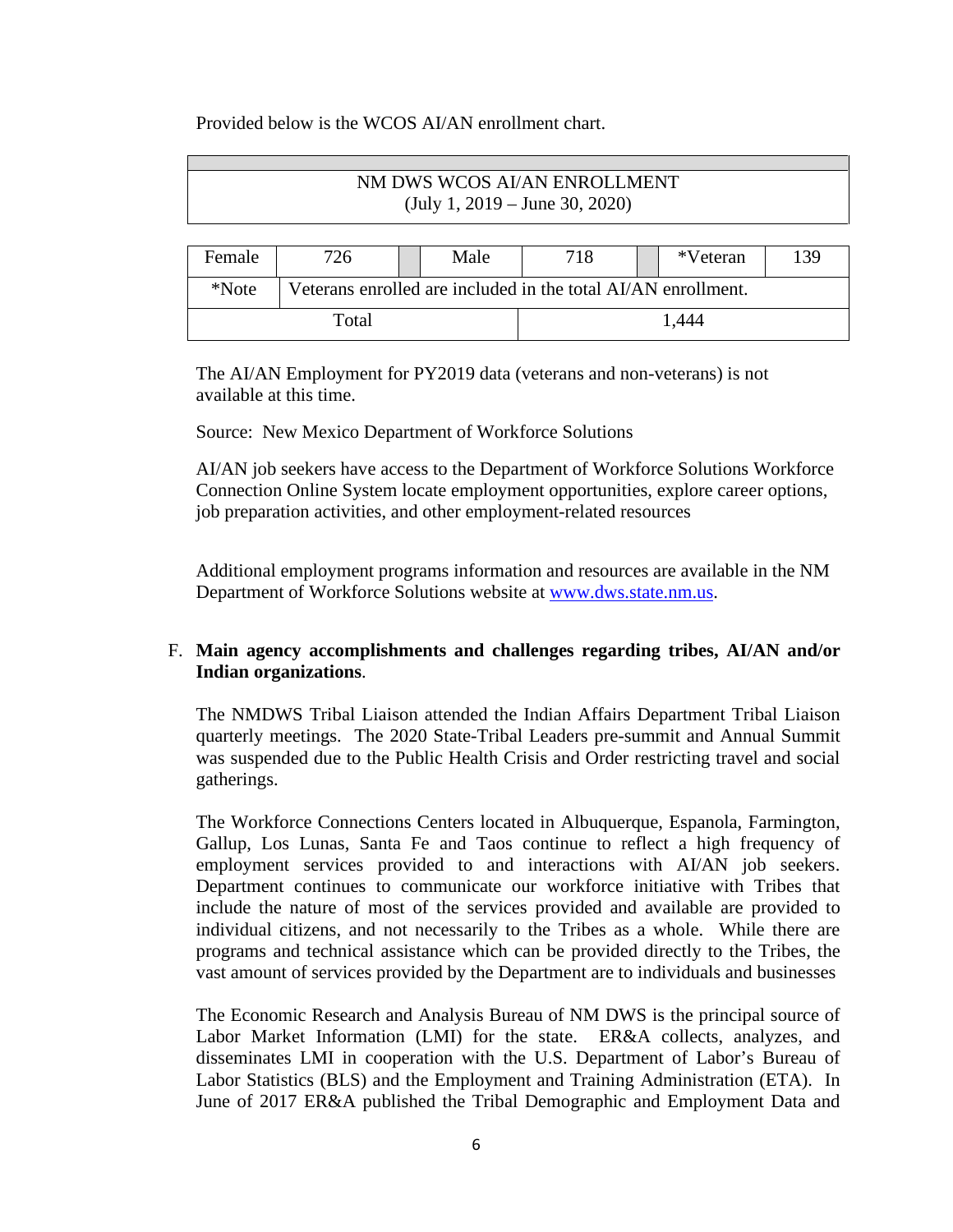introduced the U.S. Census Bureau's My Tribal Area tool that allows easy access to select demographic and economic statistics for each of the nation's tribal areas. The Census Bureau Tribal tool can be accessed at [https://www.census.gov/tribal/.](https://www.census.gov/tribal/) The tool provides comprehensive maps, data profiles, and downloadable features for each tribal area in the United States.

G. **Goals for Fiscal Year 2021 relating to tribes, AI/AN and/or Indian organizations**. The Department is developing goals for FY2021 in partnership with the Indian Affairs Department (IAD) and other agencies and participating with the IAD and the tribe's workgroups. These goals and workgroups will be included as part of the revised Agency Policy.

#### II. **AGENCY POLICY**

NMDWS created and signed the agency State-Tribal Collaboration Act policy in December 2009.

### III. **AGENCY EFFORTS TO IMPLEMENT POLICY**

Although NMDWS serves American Indians throughout the state via our local Workforce Connection Centers and in the Unemployment Insurance program, NMDWS has not engaged in formal tribal consultation primarily because of the nature of the services the agency provides. NMDWS does not have a formal policy to comprehensively notify Tribes of funding opportunities, RFPs, available grants, or training activities. We currently provide the IAD Public Relations Coordinator with email notifications of funding/grant opportunities, RFPs, training activities and available community services and resources.

## IV. **CURRENT AND PLANNED PROGRAMS AND SERVICES FOR AMERICAN INDIANS/ALASKA NATIVES**

A complete list of current services provided to American Indians is provided in Appendix A. The Department will continue to provide these services. NMDWS has increased awareness of programs to all populations through outreach campaigns for Unemployment Insurance claimants and the New Mexico Workforce Connection Centers.

### V. **TRAINING AND EMPLOYEE NOTIFICATION**

### **A. STCA TRAINING CERTIFICATION**

Formal training relating to working with Tribes or American Indians is continuing throughout NMDWS. The Department will use the training component, which is currently available through IAD and the State Personnel Office, to serve as a basis for providing appropriate staff training.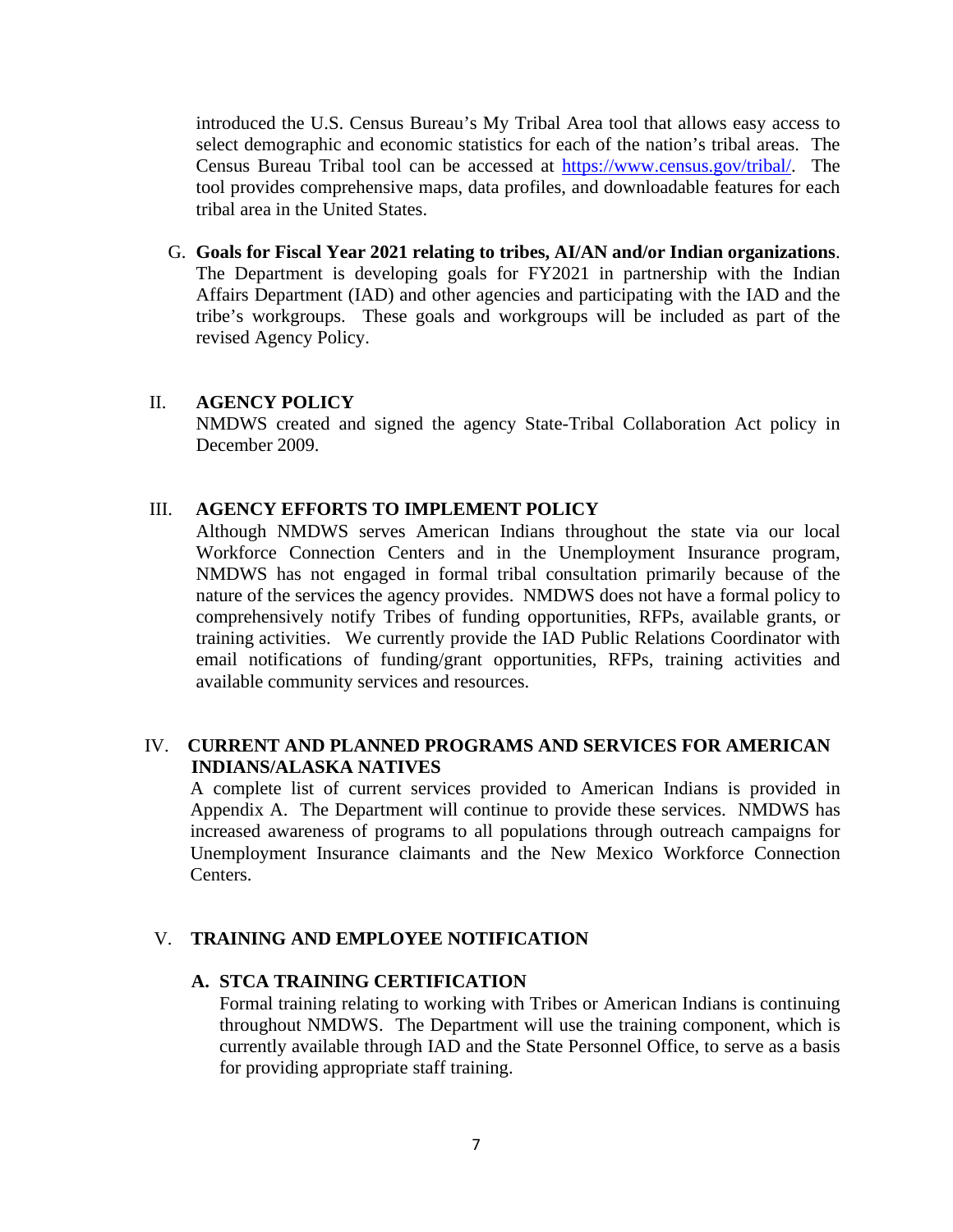### **B. EMPLOYEE NOTIFICATION ABOUT STCA**

The Executive Management of NMDWS is aware of the provisions of the STCA and has designated the agency Tribal Liaison. The Tribal Liaison develop strategies to focus our workforce staff and programs for appropriate outreach to the Tribes.

### VI. **KEY NAMES AND CONTACT INFORMATION**

**Bill McCamley, Cabinet Secretary**  (505) 841-8504 [Bill.McCamley@state.nm.us](mailto:Bill.McCamley@state.nm.us)

 Ricky Serna, Deputy Secretary (505) 273-0293 [Ricky.Serna@state.nm.us](mailto:Ricky.Serna@state.nm.us)

 Marcos Martinez, Division Director (505) 841-9464 [Marcos.Martinez@state.nm.us](mailto:Marcos.Martinez@state.nm.us)

 Christian Zafra, State Veterans Coordinator and Tribal Liaison (505) 841-8517 [christian.zafra@state.nm.us](mailto:christian.zafra@state.nm.us)

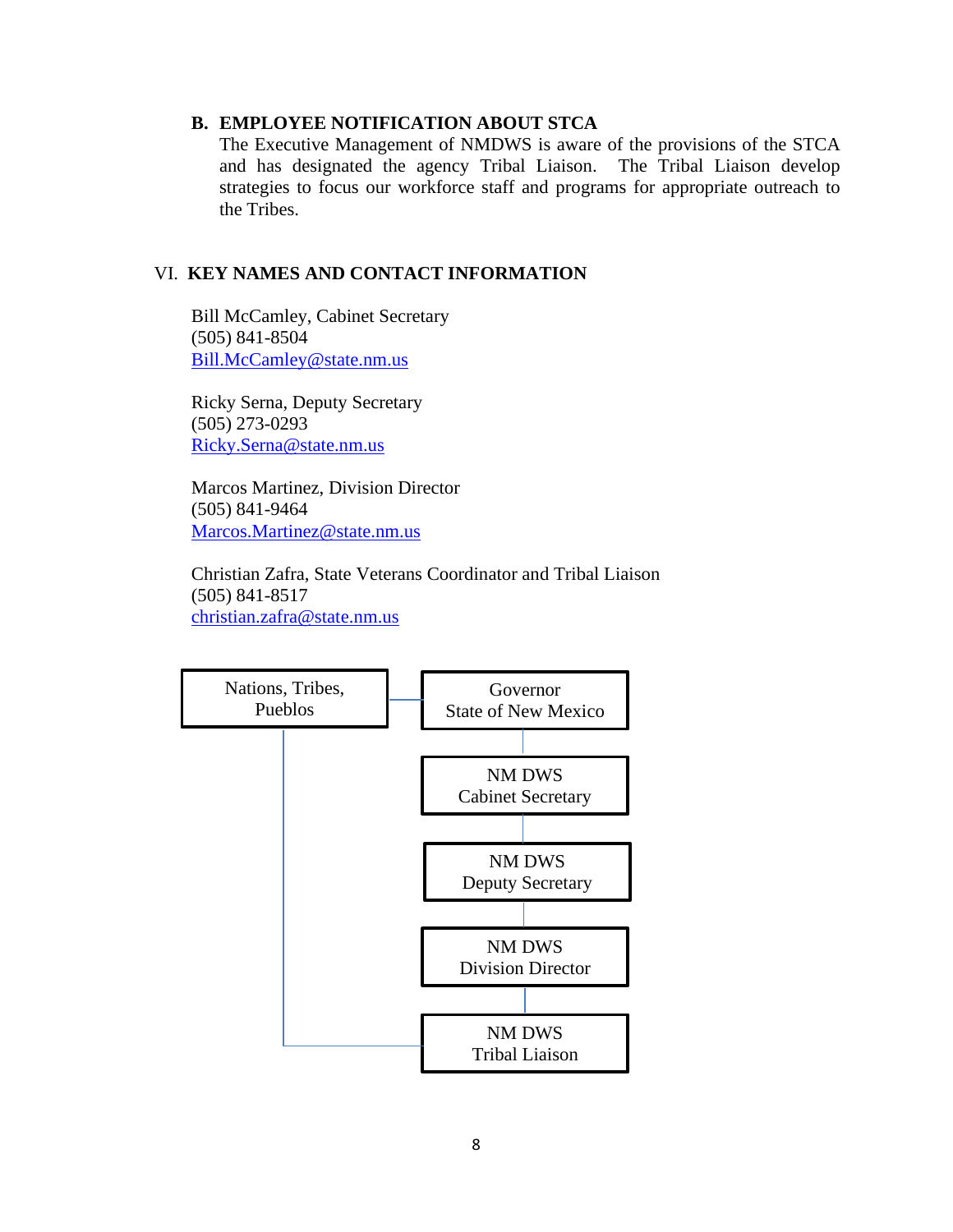# VII. **APPENDICES**

| Tribe         | Agency     | <b>Broad</b> | Agreement     | Current       | Contact   | Phone #  |
|---------------|------------|--------------|---------------|---------------|-----------|----------|
|               |            | Activity     | Name          | <b>Status</b> |           |          |
| Navajo        | States of  | Workforce    | <b>MOU</b>    | In effect     | Yolanda - | (505)    |
| <b>Nation</b> | <b>New</b> | Innovation   | among the     |               | Cordova   | 934-8073 |
|               | Mexico,    | and          | Navajo        |               |           |          |
|               | Arizona,   | Opportunity  | Nation and    |               |           |          |
|               | and Utah   | Act.         | the States of |               |           |          |
|               |            | (WIOA)       | Arizona,      |               |           |          |
|               |            |              | New Mexico    |               |           |          |
|               |            |              | and Utah      |               |           |          |
|               |            |              | and the US    |               |           |          |
|               |            |              | Department    |               |           |          |
|               |            |              | of Labor      |               |           |          |

A. Agreements, MOUs/MOAs with tribes that are currently in effect.

# B. Program Support.

|                                     | Chris Zafra, State Veteran's Coordinator |
|-------------------------------------|------------------------------------------|
| <b>New Mexico<br/>Department of</b> | <b>Agency Tribal Liaison</b>             |
| <i><b>WORKFORGE</b></i>             | 401 Broadway NE, Tiwa Building           |
| SOLUTIONS                           | Albuquerque, NM 87102                    |
| www.dws.state.nm.us                 | 505-841-8517                             |
|                                     | Christian.Zafra@state.nm.us              |

American Indian and Alaska Native job seekers using the New Mexico Workforce Connection Online System have the opportunity to access the Department of Workforce employment and job training initiatives.

| <b>Unemployment Insurance</b> | Benefits application<br><b>Weekly Certifications</b>                                                                                                                                                                                                                                                              |
|-------------------------------|-------------------------------------------------------------------------------------------------------------------------------------------------------------------------------------------------------------------------------------------------------------------------------------------------------------------|
| <b>Job Seekers</b>            | New Mexico Workforce Connection Centers and Online System<br>Workforce Connection Centers' staff support and resources<br>Career Exploration<br>Job Hunting Publications and Job Referrals<br><b>Youth Career Services</b><br><b>Job Training Resources</b><br><b>Career Fairs</b><br><b>Employment Workshops</b> |